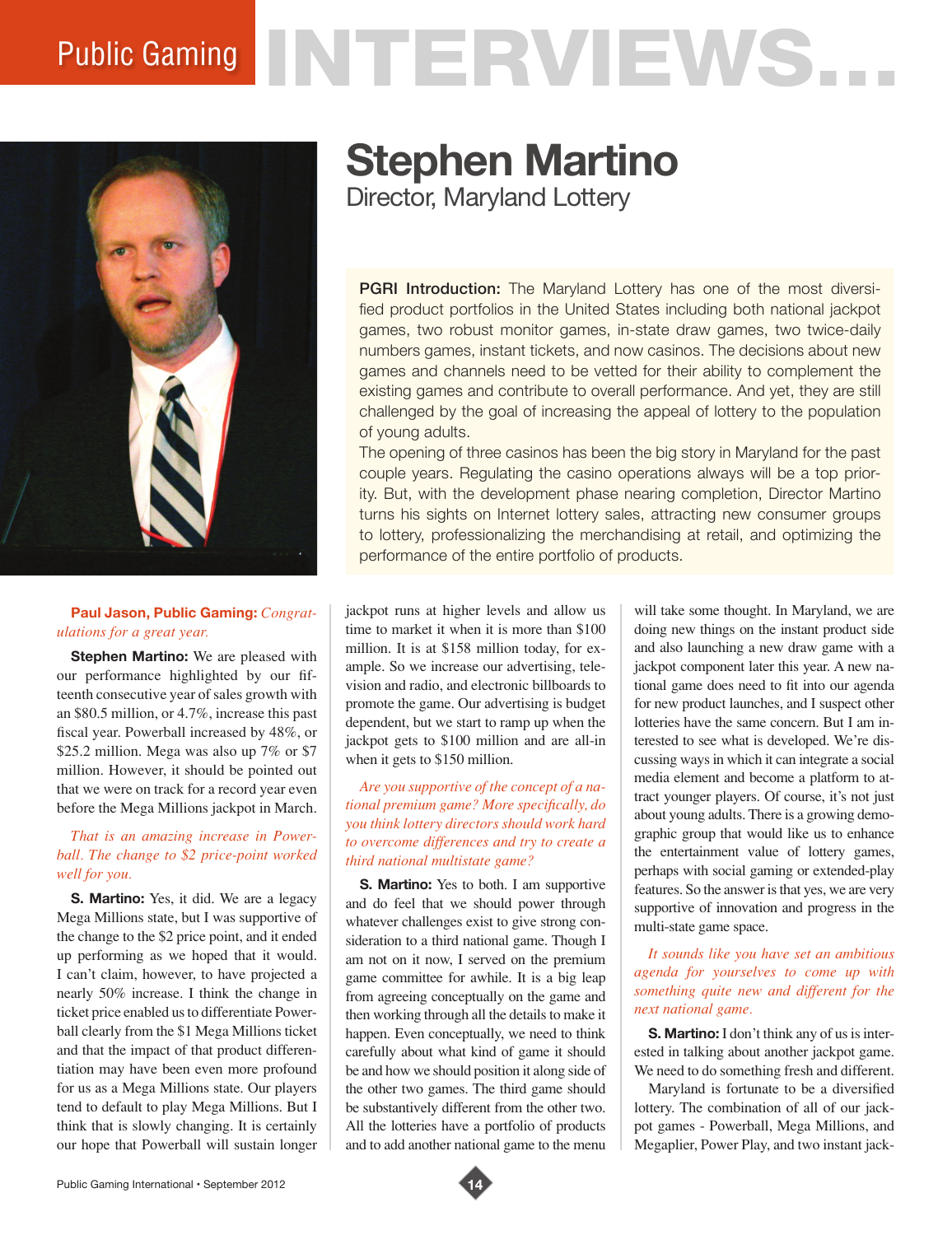pot games, Multi Match and Bonus Match 5 – add up to just over 10% of our total sales. We get no more than 30% of our sales from any one category. So we're 30% from Pick 3 and Pick 4, our numbers game. We're 30% from our monitor games, and we have two thriving monitor games in Keno and Racetrax, which is a horse racing style game. And we get 30% from instant tickets. So managing this diversified portfolio for optimal performance is the critical requirement for us. Any new game concept not only needs to have high potential for success on its own, but it needs to complement the performance of all our other games. We give a lot of attention to keeping a balanced portfolio with the games all working in concert.

We research extensively the demographic segment that any new game is going to attract. A game that would have the potential to appeal to young adults or the social networking crowd is more likely to be considered. We're only getting about 50% playership from eligible Marylanders, those 18 and older. We believe that is extremely low, especially for a mature Northeast lottery. And about 2/3 of all of our players are 45 and older. So if we're going to continue to increase sales and grow revenue for the state we need to have much greater market penetration in the young adult demographic.

#### *At 9% of sales, you have a relatively small portion of revenue coming from the two national games now.*

**S. Martino:** We are pleased with our diversified portfolio. It makes us less vulnerable to lingering low jackpots and less dependent on any one game to outperform to make our numbers. We have an extremely successful Keno and monitor game operation. We've got strong numbers play. Our instant product category as a percentage of overall sales is low. But our instants space probably just represents an opportunity for revenue gains without cannibalizing other products.

#### *You've got room to grow instants, but you don't feel pressure to jack up the prize-payouts to make it happen. Does product diversification help to keep the margins higher?*

**S. Martino:** It does. The increases we have been getting in instants tend to be in the higher price-point tickets that have lower margins. So sales go up but revenues don't go up the same percentage. In the end, I would say that our diversified portfolio affords us the flexibility to be choosy about where we allocate our resources. We don't

sweat the jackpot numbers, and we aren't forced to increase prize-payouts and hope big sales increases offset the lower margins. But we're simply not dependent on any one category or product to carry the load.

*You've been so good at public relations. Don't you think that somebody like NASPL or MUSL or some consortium between MUSL and Mega Million could employ a public relations person that would have more of a push approach to getting national media, to give more attention to lottery on a regular basis so that it's not treated as something that isn't talked about until the jackpot exceeds \$100 million?*

**S. Martino:** It's not something I've given a lot of thought to, but it is probably something that bears further discussion. I think that the media gets jackpot fatigue just like players do. And for the same reasons that it's hard to get players interested in jackpots lower than \$100 million, it's hard to get the general media to give attention to it too. I worry that the long-term effect of the \$656 million jackpot is that the minimum threshold of attention by players and the media may have been raised to something much higher.

*I understand the logic of the consumer mentality. But I would still like to think there may be something we could do to change that. I mean, after a Super Bowl Sunday or the London Olympics, does everyone say, gosh, that was so fabulous that I won't be interested again until there is something equally exciting so there's no reason for us to ever watch an athletic competition again till next Olympics, or we don't need to watch football again until till next February for the Super Bowl. And for sure we can skip the whole baseball season till October!* 

**S. Martino:** Your point is well taken. I know the MUSL public relations committee is involved and working on figuring out how to increase national PR. And the NASPL communications workgroups are great vehicles that get people to address these issues. Like most lotteries, our own resources are focused on our state-specific goals. It likely would need to be some kind of third party firm or PR specialist managed by a MUSL or NASPL.

*Are there things that you're thinking about doing that are focusing on that objective of increasing player-ship in the young adult demographic?*

**S. Martino:** One will be to launch an Internet lottery sales platform. Making the products available through the desktop and also through mobile smart-phones is a vital step toward reaching the young adult consumer. And we are confident that it will have a positive impact on our traditional retailers. We have 4,200 retailers to serve a population of 5.8 million. Most consumers have easy access to these stores, but half are not buying. There are a variety of reasons for that. But making the products available on the Internet would make it more convenient and accessible for the consumer who is already conditioned to buying products on the Internet instead of stores. One of the problems may be that people are intimidated by our games or do not know how to play them. The Internet could be a means to engage those people and make it easier for them to try new games.

We're moving forward in the development phase, having internal meetings and meetings with third parties to understand the options, the costs and the different approaches. We do not expect it to have a significant impact on sales or revenues any time soon, but we are moving forward. The governor booked \$2.2 million in revenue, which means around \$6.6 million in sales, for the fiscal year ending in June 2013. So it will happen and hopefully sooner rather than later because it will take time to ramp up even to that modest revenue objective. We expect to launch in 2013.

## *The Internet can be a tool to support lottery objectives that are not easily translated into measurable sales results.*

**S. Martino:** It is a tremendous tool for increasing consumer awareness, enhancing their perception of lottery, educating them on how to play the games, and communicating jackpot levels. For instance, we've got an initiative this summer to increase the number of "likes" on our Facebook page. We're at more than 30,000 now. We've got 2,500 people who follow us on Twitter. We've got 20,000 mobile numbers that we text the winning numbers to. We've got an e-mail list of more than 75,000 from people who sign up for second-chance prizes through our website. So we're already doing these things. These are interesting initiatives that increase awareness and that should contribute to sales. On the other hand, we do need to recognize that sales in fiscal 2012 were \$1.8 billion, and the projection for Internet sales in the current fiscal year is \$6.6 million. As a percentage of sales, it is microscopic. The point isn't that the Internet is not a key component to reach-